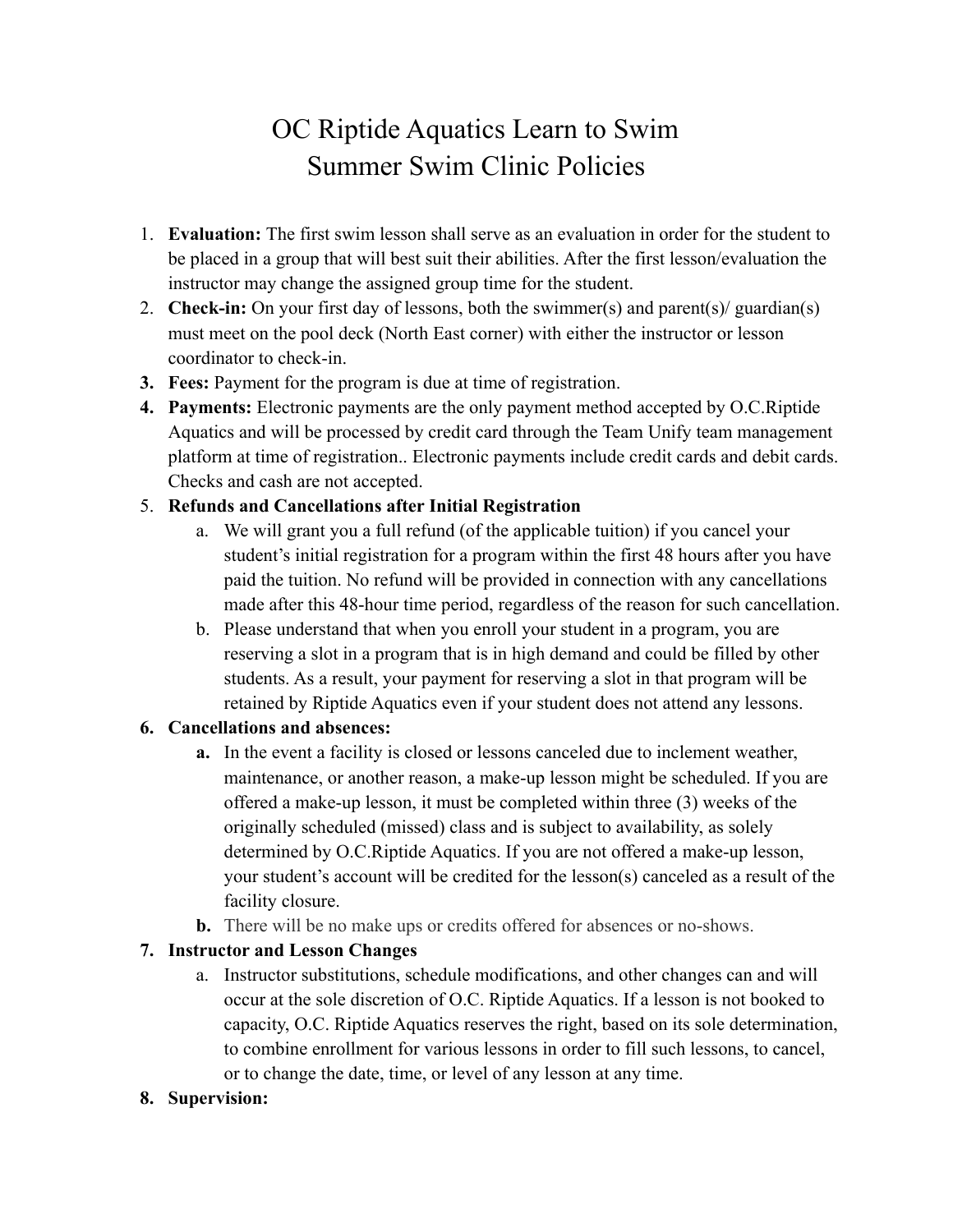- a. All students in O.C. Riptide Aquatics' Learn to Swim Program are required to have a parent or guardian remain at the facility for the duration of each lesson. Seating is encouraged in the bleachers on deck.
- b. Please Keep Your Eyes on the Pool
	- i. Although we strive to have small classes and attentive instructors, it only takes an instant for a child to slip underwater. If this occurs, please alert us immediately in any way possible. And when this occurs (and it does), the impact of the event will depend on the reaction of the parent. If possible, try to keep your momentary concern concealed behind a smiling, encouraging face, in which there will be a very good chance your child will recover very quickly from the incident. We want to keep our students safe and nothing works better than having the helpful eyes of their parents and guardians on their activities at all times.
- c. All students should be escorted by a parent or guardian to the swimming pool and checked in with the instructor.
- d. All students must be walked out of the facility at the end of their lesson by a parent or guardian
	- i. No students are allowed to leave the pool deck, or go to the parking lot on their own.
- e. O.C. Riptide Aquatics instructors and coaches can not provide supervision beyond the registered class time.

## 9. **Timeliness**

a. Please make sure your student is on time for lessons. Lessons begin and end at very specific times. Please arrive early enough so your student has time to stop by the bathroom, get changed and get his/her equipment ready before the lesson begins. If your student is more than 10 minutes late for a lesson, he or she will not be allowed to join that lesson.

# 10. **Goggles**

a. Unless otherwise directed by their respective instructors, all students should wear a pair of goggles at every class. We do have some loaner goggles; and new goggles are available for purchase from the Riptide Coaching Staff.

# 11. **Swimsuits**

a. All students must wear appropriate swimwear.

# 12. **Swim Caps**

a. Any students who have hair long enough to get in their eyes, face or mouth might be required by their Instructor to wear a swim cap in order to enhance their comfort. Swim caps are also available for purchase from the Riptide Coaching Staff.

# 13. **Towels**

a. Students must bring their own towels. Towels are not provided by O.C. Riptide